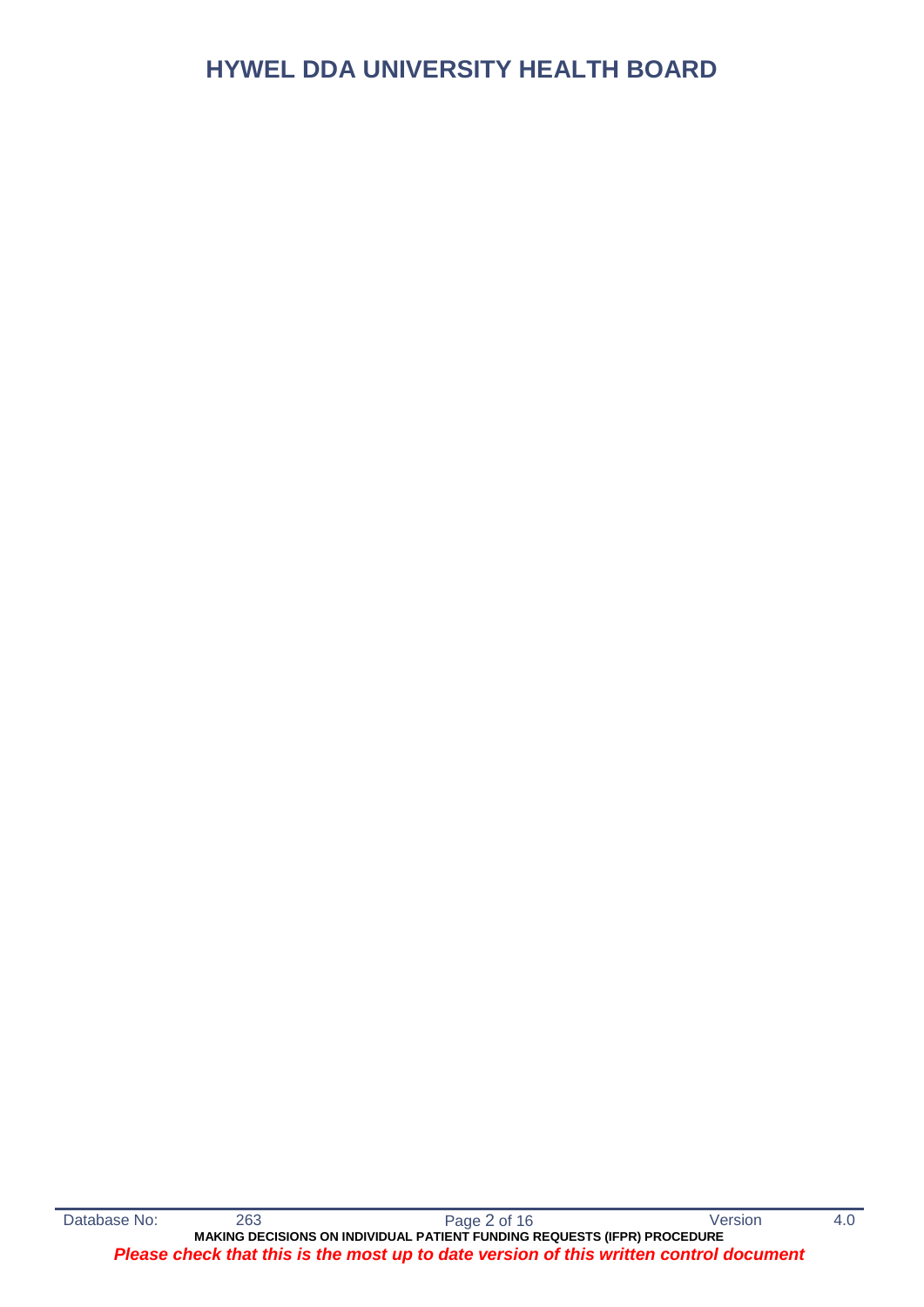| Reviews and updates |                                                  |                                                                                                               |  |
|---------------------|--------------------------------------------------|---------------------------------------------------------------------------------------------------------------|--|
| Version<br>no:      | <b>Summary of Amendments:</b>                    | Date<br>Approved:                                                                                             |  |
|                     | <b>New Policy</b>                                | December<br>2014                                                                                              |  |
| 2                   | <b>Revised AW Policy</b>                         | 16.5.2017                                                                                                     |  |
| 3                   | Revised AW Policy - June 2017                    | Approved via<br><b>CPRG Chair</b><br>action<br>11.8.2017<br>pending<br>presentation at<br><b>CPRG</b> meeting |  |
| 4                   | Minor changes following CWCDG meeting            | 8.5.2018                                                                                                      |  |
|                     | Revised Appendix A form (change of address only) | Uploaded<br>24.9.2019                                                                                         |  |
|                     | PPPAC approved removal of review date            | 25/2/2021                                                                                                     |  |

#### Glossary of terms

| Term        | <b>Definition</b>                           |
|-------------|---------------------------------------------|
| <b>IPFR</b> | Individual Patient Funding Requests         |
| AWTTC       | All Wales Therapeutic and Toxicology Centre |

|  | Keywords   IPFR, Individual patient funding requests |
|--|------------------------------------------------------|
|--|------------------------------------------------------|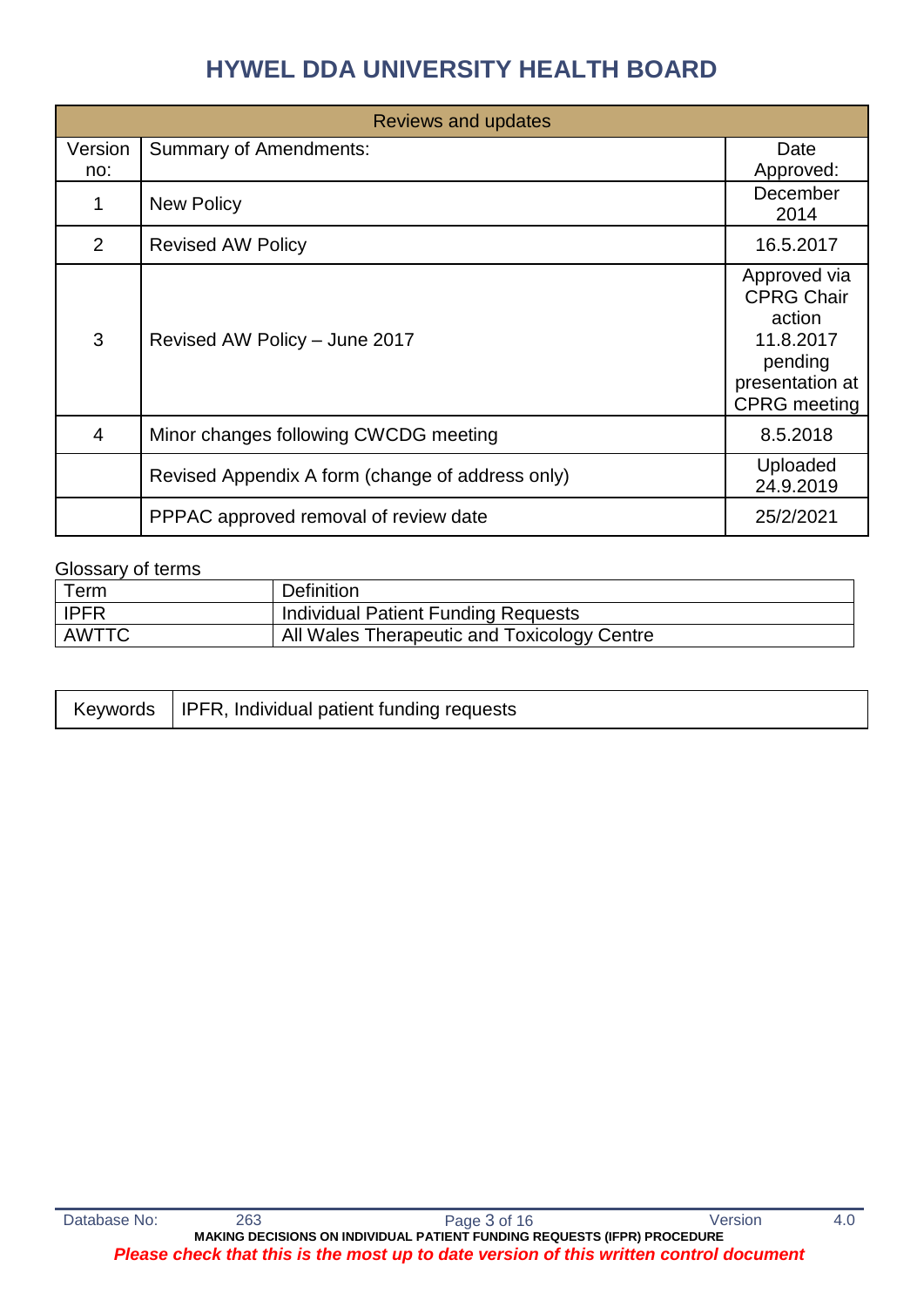# **1. INTRODUCTION**

Continuing advances in technology, changing populations, better information and increasing public and professional expectations all mean that NHS Health Boards have to agree their service priorities for the application of their financial and human resources. Agreeing these priorities is a complex activity based on sound research evidence where available, sometimes coupled with value judgments. It is therefore important to be open and clear about the availability of healthcare treatments on the NHS and how decisions on what should be funded by the NHS are made.

However, there will be occasions that a type of healthcare is required which fall outside of what is routinely provided. In these circumstances the required healthcare may be accessible through Individual Patient Funding Request (IPFR).

# **2. POLICY STATEMENT**

The Health Boards is required to strike the right balance between providing services that meet the needs of the majority of its population for which it is given responsibility, whilst having in place arrangements that enable it to accommodate people's individual needs.

# **3. AIM**

The aim of the policy document is to ensure that there is an open, transparent, fair, clearly understood and easily accessible procedure which supports the decision making on IPFR's. .

# **4. OBJECTIVES**

The aim of the policy will be met through the following objectives:

- To provide a clear procedure for the application of an IPFR on behalf of a patient.
- To provide a clear governance framework for the decision making of an IPFR on behalf of a patient.
- To provides a clear procedure for challenge and appeal.

# **5. SCOPE**

This policy applies to clinical staff as well as the IPFR team.

IPFR are defined as requests to the Health Board to fund NHS Healthcare for individual patients who fall outside the range of services and treatments that a Health Board has arranged to routinely provide or commission. This can include a request for any type of healthcare including a specific service, treatment, medicine, device or piece of equipment.

# **6. POLICY DOCUMENT**

[NHS Wales Policy Making Decision IPFR](http://howis.wales.nhs.uk/sitesplus/862/opendoc/468486)

# **7. RESPONSIBILITIES**

### **7.1. Chief Executive**

The Chief Executive Officer is overall responsible for ensuring the requirements within this policy are fulfilled and that all operational arrangements are in place.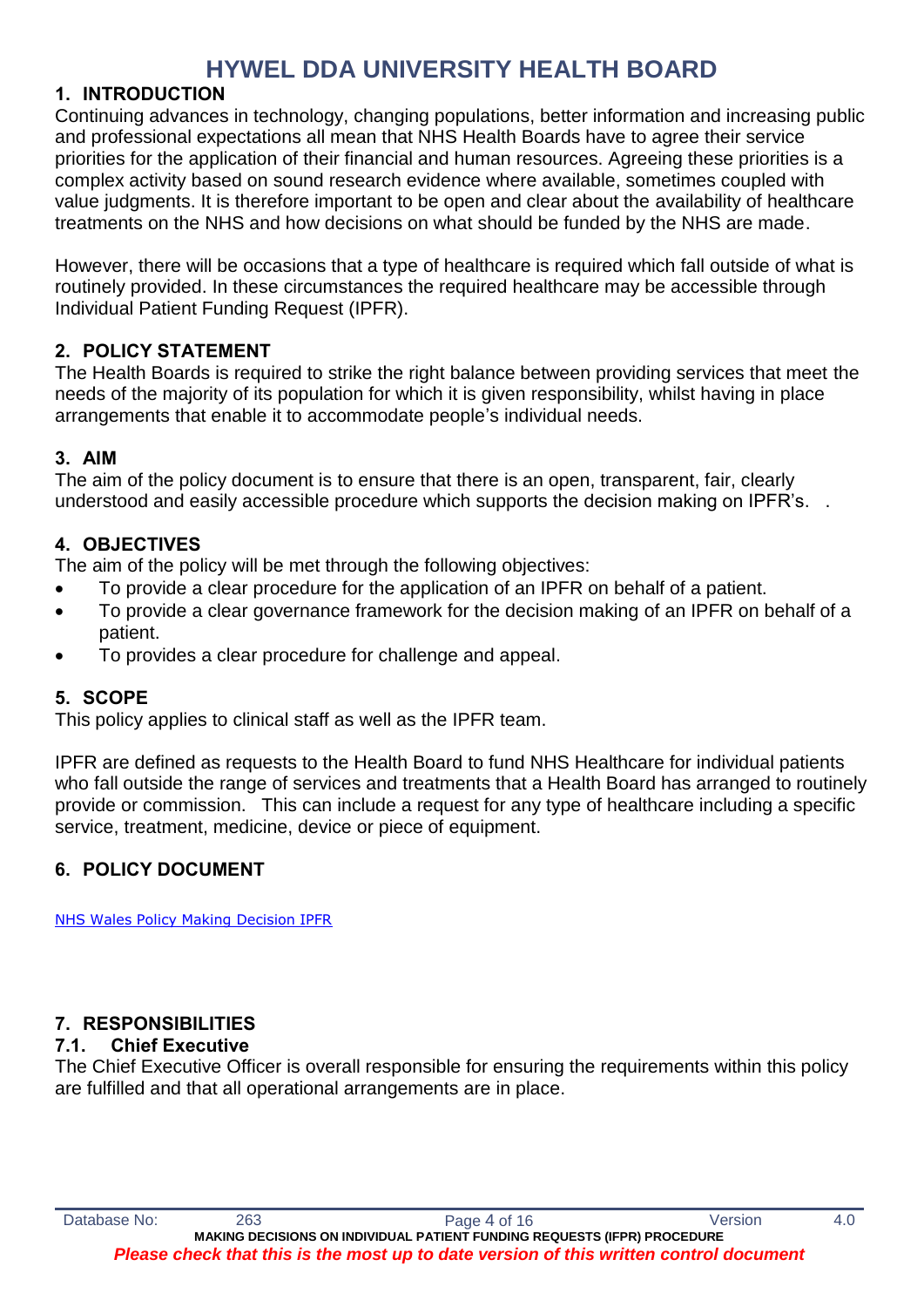# **7.2. Director of Therapies and Health Science**

The Director of Therapies and Health Science is responsible for ensuring that the requirements set out in this policy are fulfilled. This responsibility is delegated to the Assistant Director, Therapies and Health Science.

# **7.3. Medical Director**

The Medical Director is responsible for ensuring that the requirements set out in this policy are fulfilled. This responsibility is delegated to the Associate Director for Professional Standards and Deputy Medical Director.

# **7.4. Associate Director of Professional Standards and Deputy Medical Director**

The Associate Director of Professional Standards and Deputy Medical Director chairs the IPFR Panel. The Chair or Vice Chair of the IPFR Panel are authorised to make a decision outside of a full meeting of the Panel within their delegated financial limits.

# **7.5. IPFR Manager**

The IPFR Manager fulfils the role of the Senior Officer and the IPFR Co-ordinator as described in the All Wales IPFR Policy. The IPFR Manager is responsible for the local implementation and adherence to the All Wales IPFR Policy. This includes managing the IPFR Panel meetings, reporting to All Wales Therapeutics & Toxicology Centre (AWTTC) and providing quarterly data for inclusion in the Integrated Performance Assurance Report which, following approval by the Board/Business Planning and Performance Assurance Committee (BPPAC) is made available in public domain.

# **7.6. IPFR Administration Team**

The IPFR Administration Team is responsible for fulfilling its duties as described in the All Wales IPFR Policy. The IPFR Senior Administrator fulfils the role of the IPFR Co-ordinator in clerking the meetings to ensure a proper record of the panel discussions and decisions is made. The IPFR Senior Administrator also maintains a local electronic IPFR database and the AWTTC database. The IPFR Administration Team retains a record of the IPFR application and subsequent decision and any outcome data that is provided by the clinician. Data will be retained to help inform future planning requirements by identifying patient cohorts both at a local and national level. Data will also be used for the production of an annual report on IPFR's every year as required by the Welsh Government.

# **7.7. Clinicians**

Clinicians are responsible for making IPFR applications if the specific individual patient clinical circumstances have changed, by describing / explaining / justifying;

- i. why the patient is likely to gain a significant clinical benefit from the proposed intervention; and
- ii. demonstrating that the value for money of the intervention for that particular patient is likely to be reasonable.

# **7.8. IPFR Panel**

The IPFR Panel is responsible for adhering to the procedure outlined in the All Wales IPFR Policy, with particular focus on the decision making tool.

### **8. MONITORING**

The All Wales Therapeutics & Toxicology Centre (AWTTC) is at the heart of the IPFR process supporting IPFR panels to work more cohesively, collating and monitoring all IPFR applications for appropriateness, identifying emerging trends and compiling the annual report for the process.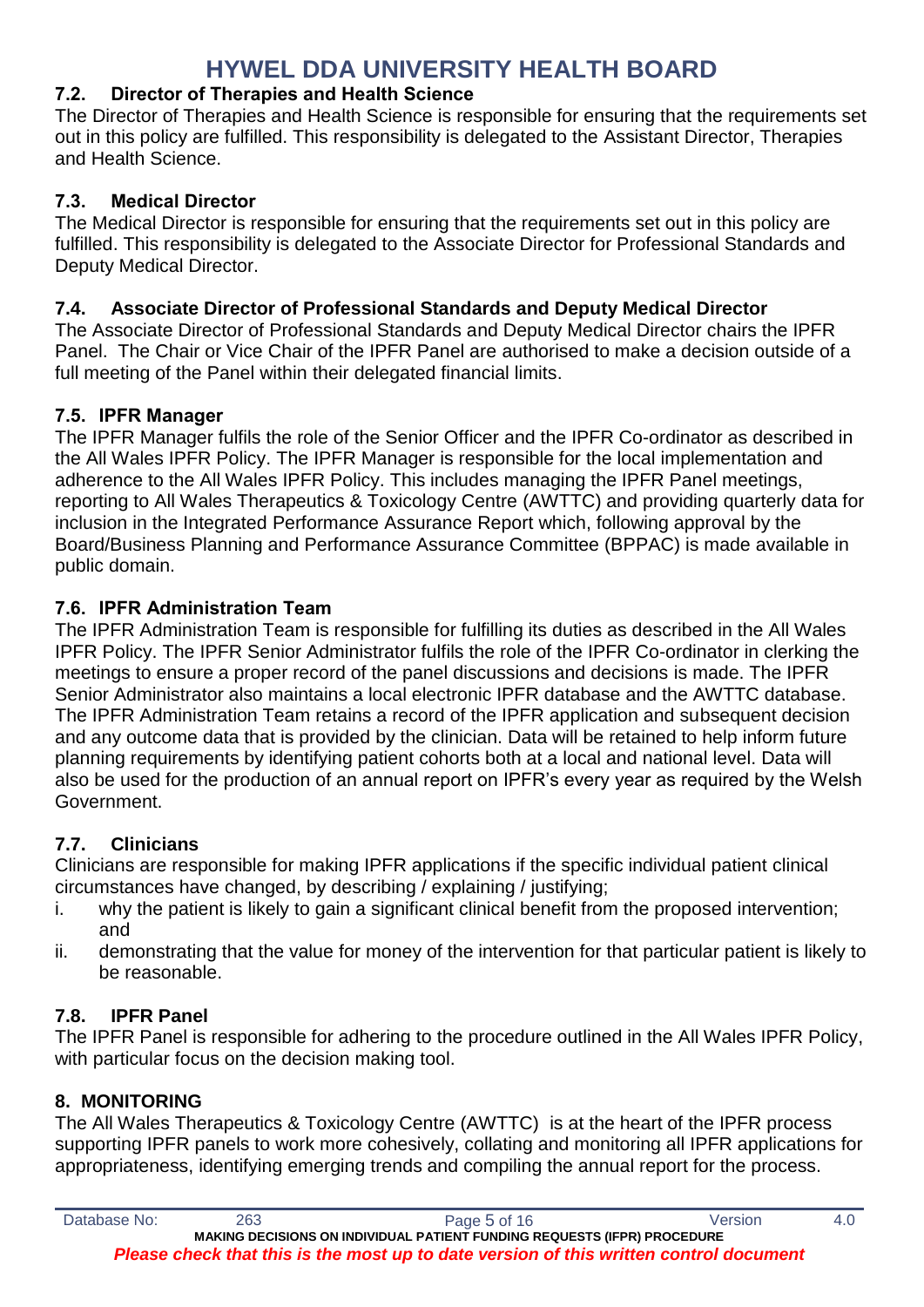# **8. APPENDIX A – IPFR APPLICATION FORM**

<http://www.wales.nhs.uk/sitesplus/862/opendoc/251869>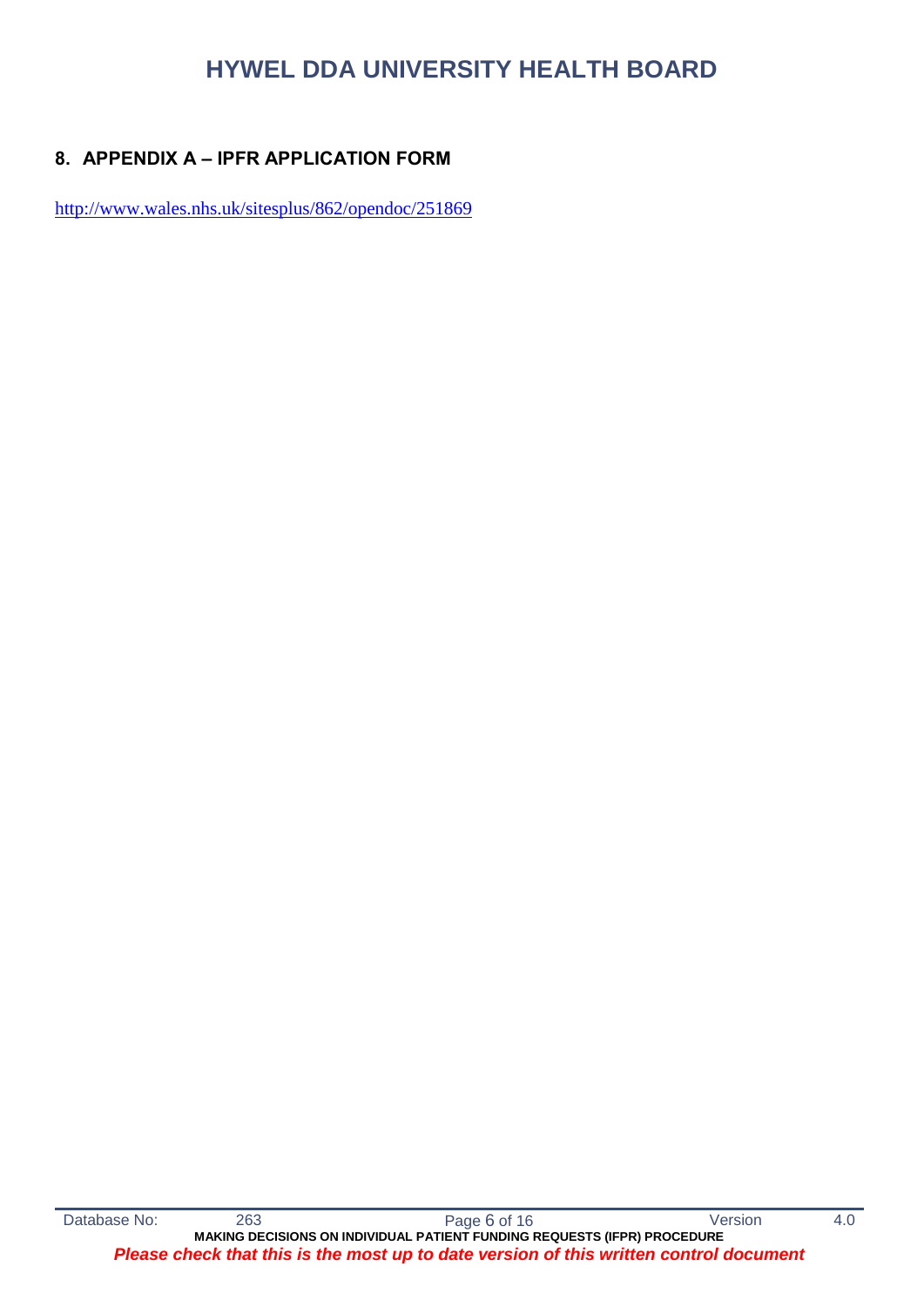# **9. APPENDIX B – CLINICIAN LETTER – APPROVED**

| Ein cyf/Our ref:             |
|------------------------------|
| Gofynnwch am/Please ask for: |
| Rhif Ffôn /Telephone:        |
| Ffacs/Facsimile:             |
| E-bost/E-mail:               |
| Dyddiad/Date:                |
|                              |

Bwrdd Iechyd Prifysgol Hywel Dda Withybush Hospital Fishguard Road, Haverfordwest, Pembrokeshire, SA61 2PZ Tel: 01437 764545

Hywel Dda University Health Board Withybush Hospital Fishguard Road, Haverfordwest, Pembrokeshire, SA61 2PZ Tel: 01437 764545

\*\*\*\*\*\*\*\*\*\*\*\*\*\*\*\*\*\*

Dear \*\*\*\*\*\*\*\*\*\*\*\*

#### **Patient: Patient DoB: Request For:**

This letter is to inform you of the decision made by the Health Boards IPFR panel who considered your request at their meeting of \*\*\*\*\*\*\*\*

The request was considered in detail and at length by members of the panel which is chaired by a senior clinician. The decision is as follows;

| <b>I IPFR Number:</b>        |                                                                                                |  |
|------------------------------|------------------------------------------------------------------------------------------------|--|
| Decision:                    | <b>APPROVED</b>                                                                                |  |
| <b>Reason for Decision:</b>  | cut and paste directly from the 'explanation for<br>decision' box on the decision record sheet |  |
| <b>Authorisation Number:</b> |                                                                                                |  |
| Ⅰ Cost Authorised∶           |                                                                                                |  |

For reasons of fairness and consistency, requests are considered against the criteria of the NHS Wales Policy, Making Decisions on Individual Patient Funding Requests. More information on how decisions are made can be found in this document which can be downloaded from our website. It is also available on request from the IPFR team by telephoning 01437 834486/5.

I have also written to the patient to let them know that you have been informed of this decision. **It is your responsibility** to contact them within 5 working days to discuss the next steps in their care. I have not informed them of the decision of the panel as, following feedback from patients and clinicians; it was felt that these matters are best discussed directly between patients and their doctors.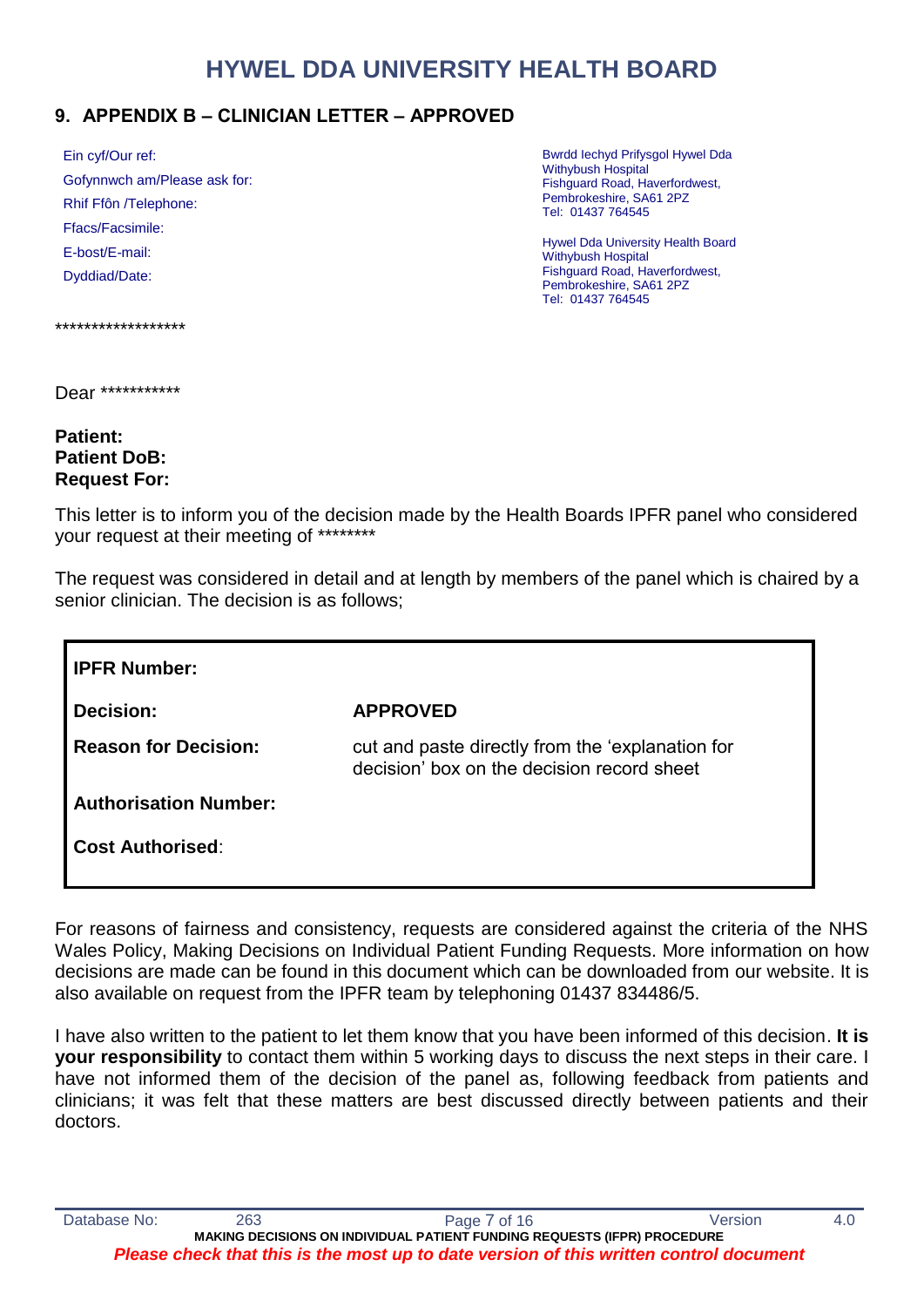By submitting an IPFR request, you have also agreed to provide outcome data within a timely manner to the IPFR team on the progress of the patient regardless of the IPFR decision.

#### **Please note:**

**Hywel Dda HB only authorises treatment to be commenced within a 12 month period. If for any reason treatment is deferred or suspended, there are changes to the treatment dosage, or treatment continues past the agreed period, the provider will be required to seek reauthorisation of funding from the Health Board.**

It is the provider's responsibility to ensure that re-authorisation is gained prior to treatment taking place. The Health Board will not be liable to pay for any treatment carried out without the appropriate authorisation.

If you have any queries about this letter, please contact a member of the IPFR team on the above telephone number.

Yours Sincerely

### **Associate Director for Professional Standards & Deputy Medical Director Chair of the IPFR Panel**

Enc: Outcome Questionnaires

Cc Lead Cancer Pharmacist, Pharmacy Department, Bronglais General Hospital Aseptic Lead, Pharmacy Department, Withybush General Hospital Aseptic Lead, Pharmacy Department, Glangwili General Hospital Aseptic Lead, Pharmacy Department, Bronglais General Hospital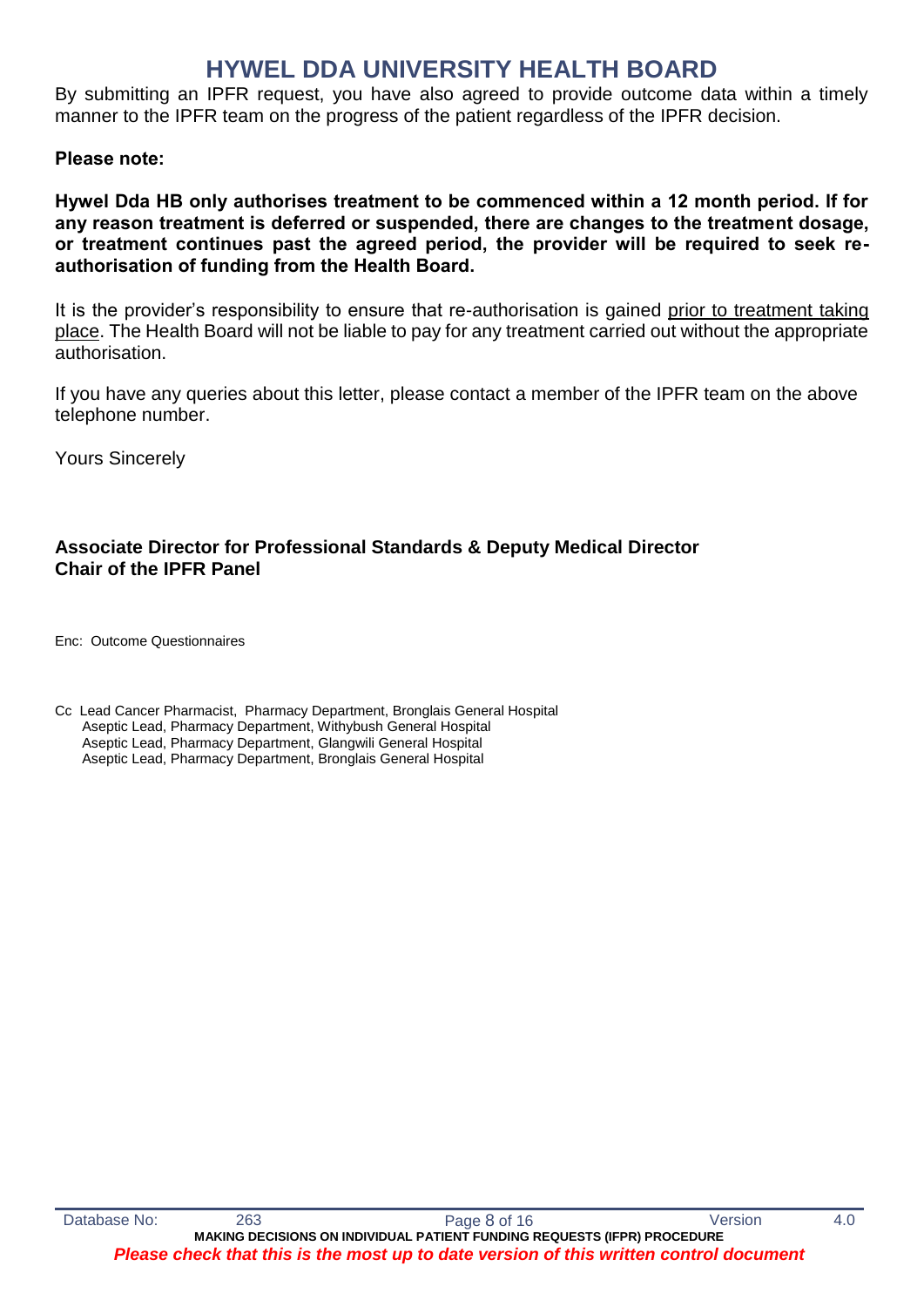# **HYWEL DDA UNIVERSITY HEALTH BOARD 10.APPENDIX C – CLINICIAN LETTER NOT APPROVED**

Ein cyf/Our ref: Gofynnwch am/Please ask for: Rhif Ffôn /Telephone: Ffacs/Facsimile: E-bost/E-mail: Dyddiad/Date:

IPFR Karen Thomas 01437 834486 01437 772402 [hdd.ipfr@wales.nhs.uk](mailto:hdd.ipfr@wales.nhs.uk) Bwrdd Iechyd Prifysgol Hywel Dda Withybush Hospital Fishguard Road, Haverfordwest, Pembrokeshire, SA61 2PZ Tel: 01437 764545

Hywel Dda University Health Board Withybush Hospital Fishguard Road, Haverfordwest, Pembrokeshire, SA61 2PZ Tel: 01437 764545

\*\*\*\*\*\*\*\*\*\*\*\*\*\*

Dear \*\*\*\*\*\*\*\*\*\*\*\*\*\*

**Patient: Patient DoB: Request For:**

This letter is to inform you of the decision made by the Health Boards IPFR panel who considered your request at their meeting of \*\*\*\*\*\*\*\*\*.

The request was considered in detail and at length by members of the panel which is chaired by a senior clinician. The decision is as follows;

**IPFR Number: Decision: NOT APPROVED Reason for Decision:** cut and paste directly from the 'explanation for decision' box on the decision record sheet

Requests are turned down when, on balance, the evidence regarding any clinical benefits to the individual is not considered to be sufficient to fund the treatment. Health Board funding is limited, and unfortunately difficult decisions must sometimes be made when considering IPFR's. These decisions are never taken lightly.

For reasons of fairness and consistency, requests are considered against the criteria of the NHS Wales Policy, Making Decisions on Individual Patient Funding Requests. More information on how decisions are made can be found in this document which can be downloaded from our website. It is also available on request from the IPFR team on 01437 834486/5.

I have also written to the patient to let them know that you have been informed of this decision. **It is your responsibility** to contact them within 5 working days to discuss the next steps in their care. I have not informed them of the decision of the panel as, following feedback from patients and clinician's, it was felt that these matters are best discussed directly between patients and their doctors.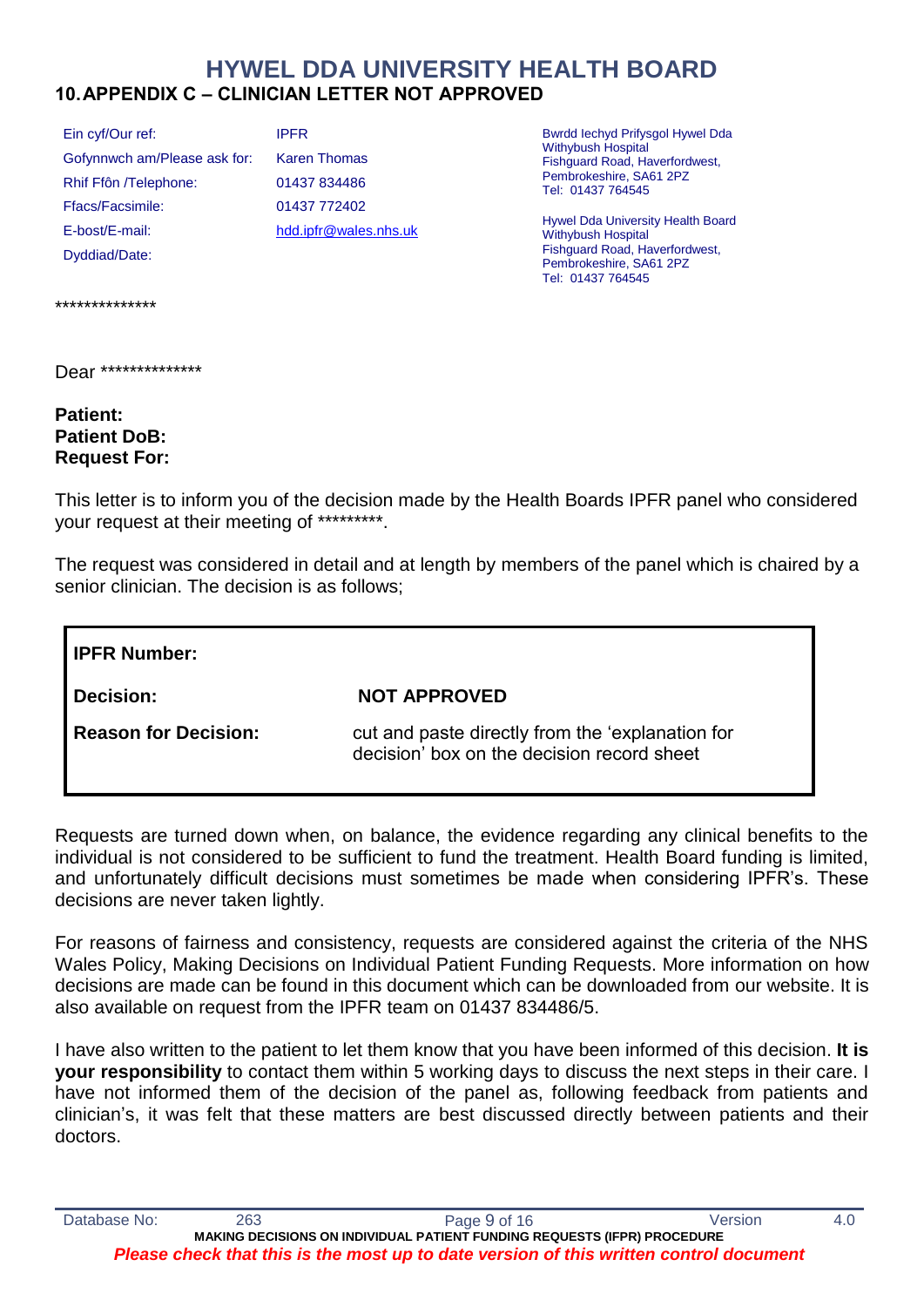I understand that your patient may be disappointed with the outcome of the panel and may wish to seek a review of the process followed. A copy of the review process and review form is enclosed. Should you wish to seek a review, the completed form must be received by the Health Board by \*\*\*\*\*\*\*.

By submitting an IPFR request, you have also agreed to provide outcome data within a timely manner to the IPFR team on the progress of the patient regardless of the IPFR decision.

If you have any queries about this letter, please contact a member of the IPFR team on the above telephone number.

Yours Sincerely

# **Associate Director for Professional Standards & Deputy Medical Director Chair of the IPFR Panel**

Cc , Lead Pharmacist in Aseptics, Pharmacy Department, Bronglais General Hospital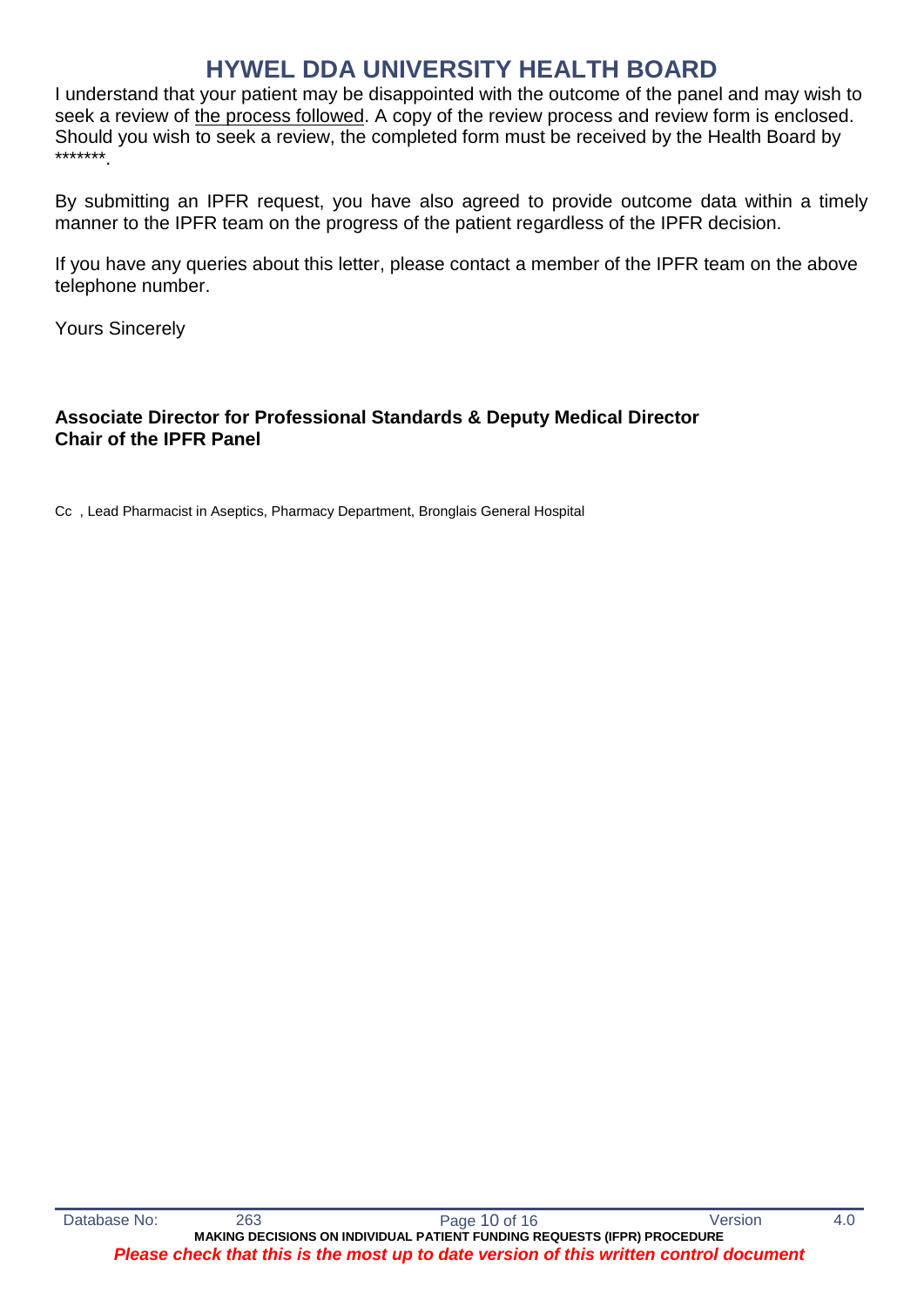# **HYWEL DDA UNIVERSITY HEALTH BOARD 11.APPENDIX D – PATIENT DECISION LETTER**

Ein cyf/Our ref: Gofynnwch am/Please ask for: Rhif Ffôn /Telephone: Ffacs/Facsimile: E-bost/E-mail: Dyddiad/Date:

IPFR Karen Thomas 01437 834486 01437 772402 [hdd.ipfr@wales.nhs.uk](mailto:hdd.ipfr@wales.nhs.uk) Bwrdd Iechyd Prifysgol Hywel Dda Withybush Hospital Fishguard Road, Haverfordwest, Pembrokeshire, SA61 2PZ Tel: 01437 764545

Hywel Dda University Health Board Withybush Hospital Fishguard Road, Haverfordwest, Pembrokeshire, SA61 2PZ Tel: 01437 764545

\*\*\*\*\*\*\*\*\*\*\*\*\*\*

Dear \*\*\*\*\*\*\*\*\*\*\*\*\*

#### **Request For: IPFR Number:**

As you know, you and your clinician have made an application to the Health Board's Individual Patient Funding Request Panel (IPFR).

This letter is to inform you that the request was considered in detail and at length on \*\*\*\*\*\*\*\*\*\*\*\*\* by members of the IPFR Panel which is chaired by a senior clinician and a decision has been made.

We have written to your clinician \*\*\*\*\*\*\*\*\*\* who knows to contact you to discuss the outcome. I have not informed you of the decision of the panel as, following feedback from patients and clinicians it was felt that these matters are best discussed directly between patients and their clinicians. You should hear from your clinician within 5 working days of the date of this letter so please contact them if this has not happened.

For reasons of fairness and consistency, requests are considered against the criteria of the NHS Wales Policy, Making Decisions on Individual Patient Funding Requests. More information on how decisions are made can be found in this document which can be downloaded from our website.

If you have any questions about the process that your request has followed, the IPFR team will be pleased to help. You can telephone them on 01437 834486/5 or write to them at the above address. Please be aware that they are not medically trained and so will not be able to answer questions about your care, as these are matters that need to be discussed directly between you and your doctor.

Yours sincerely

# **Associate Director for Professional Standards & Deputy Medical Director Chair of the IPFR Panel**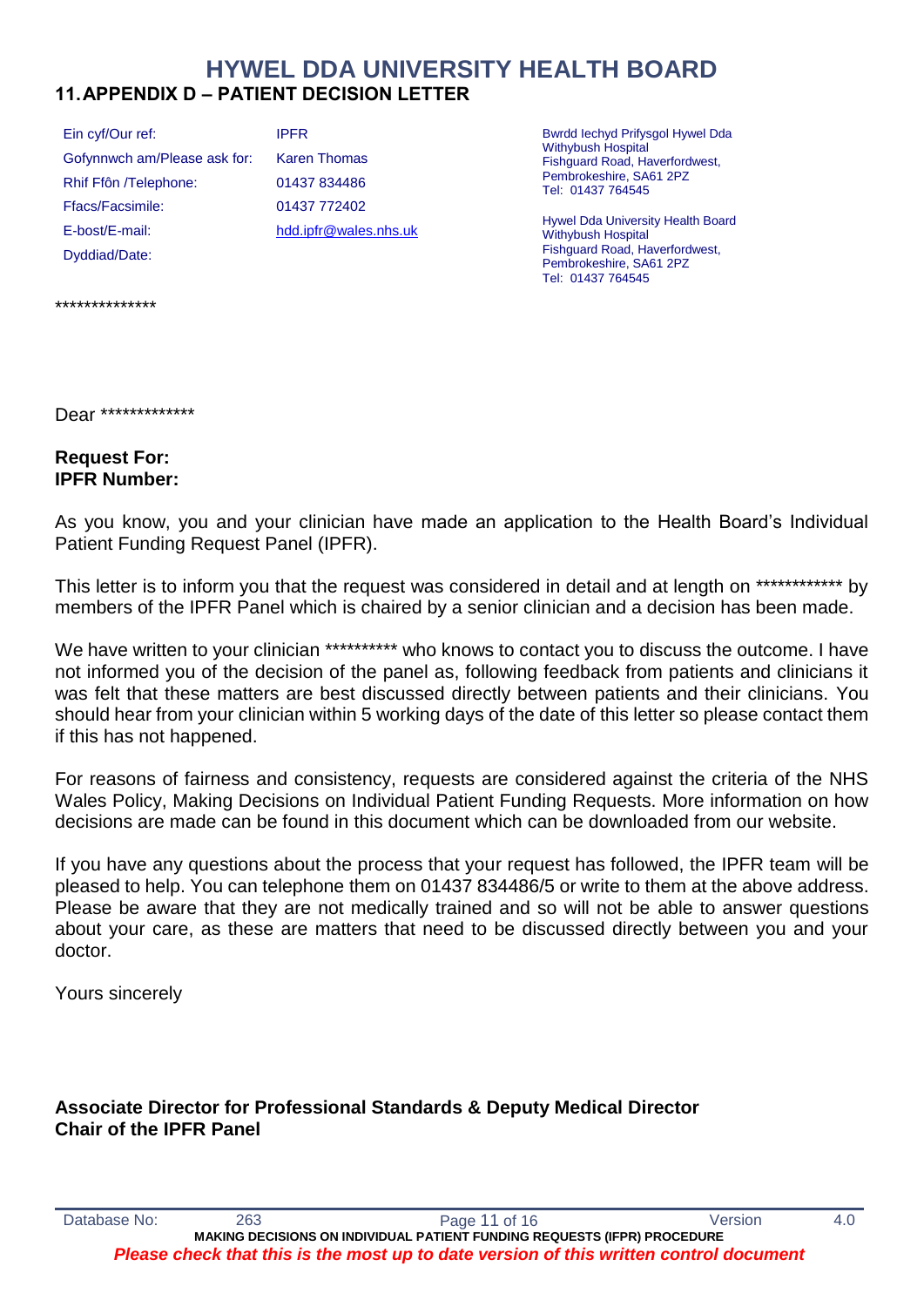# **HYWEL DDA UNIVERSITY HEALTH BOARD 12.APPENDIX E – CHAIRS ACTION LETTER**

Address

Dear (referring clinician)

#### **Patient: Patient DoB: Request For: IPFR Number:**

This letter is to inform you of the decision made by the Chair of the IPFR Panel who considered this request due to its urgency. The Chair of the IPFR Panel considered this request on the xxxx and the decision is as follows:

| Decision:                                                                                                                                              | <b>APPROVED</b>                                                                                |  |
|--------------------------------------------------------------------------------------------------------------------------------------------------------|------------------------------------------------------------------------------------------------|--|
| <b>Reason for Decision:</b>                                                                                                                            | cut and paste directly from the 'explanation for<br>decision' box on the decision record sheet |  |
| <b>Authorisation Number:</b>                                                                                                                           | where applicable IPFR $-$ AUTH $-$                                                             |  |
| <b>Cost Authorised:</b>                                                                                                                                |                                                                                                |  |
| By submitting an IPFR request, you have also agreed to provide outcome data<br>within a timely manner to the IPFR team on the progress of the patient. |                                                                                                |  |

For reasons of fairness and consistency, requests are considered against the criteria of the NHS Wales Policy for Making Decisions on Individual Patient Funding Requests. More information on how decisions are made can be found in this document which can be downloaded from our website. It is also available on request from the IPFR Co-ordinator by telephoning Karen Thomas on 01437 834486.

I have also written to the patient to let them know that you have been informed of this decision. **It is your responsibility** to contact them within 5 working days to discuss the next steps in their care. I have not informed them of the decision of the panel as, following feedback from patients and clinician's, it was felt that these matters are best discussed directly between patients and their doctors.

### **Please note:**

Xxxx HB only authorises treatment to be commenced within a 12 month period. If for any reason treatment is deferred or suspended, there are changes to the treatment dosage, or treatment continues past the 12 month period, the provider will be required to seek re-authorisation of funding from the Health Board.

It is the provider's responsibility to ensure that re-authorisation is gained prior to treatment taking place. The Health Board will not be liable to pay for any treatment carried out without the appropriate authorisation.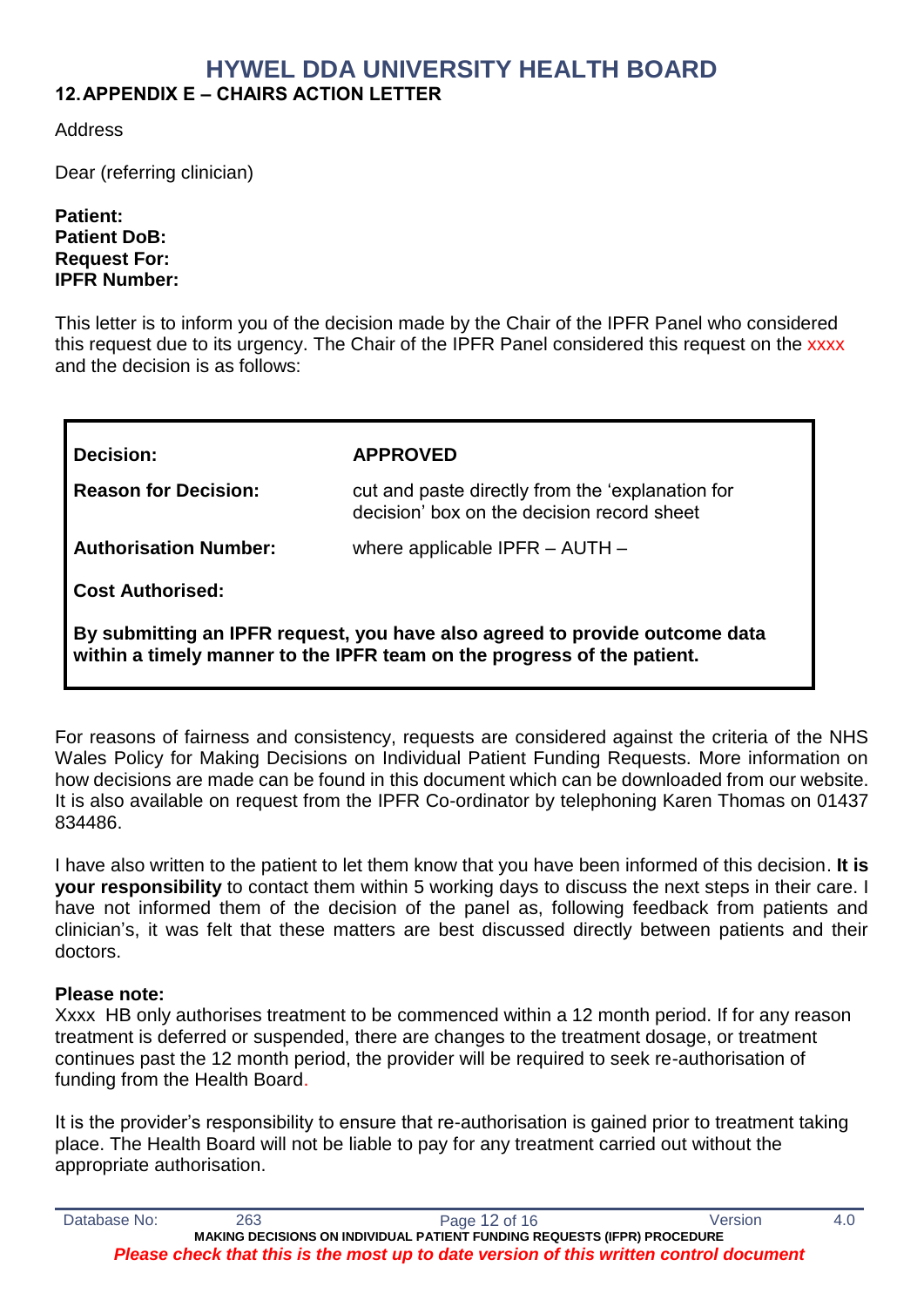If you have any queries about this letter, please contact the IPFR Co-ordinator (name) by telephoning (contact details).

Yours Sincerely

### **Chair of the IPFR Panel**

Cc Lead Cancer Pharmacist, Pharmacy Department, Bronglais General Hospital Aseptic Lead, Pharmacy Department, Withybush General Hospital Aseptic Lead, Pharmacy Department, Glangwili General Hospital Aseptic Lead, Pharmacy Department, Bronglais General Hospital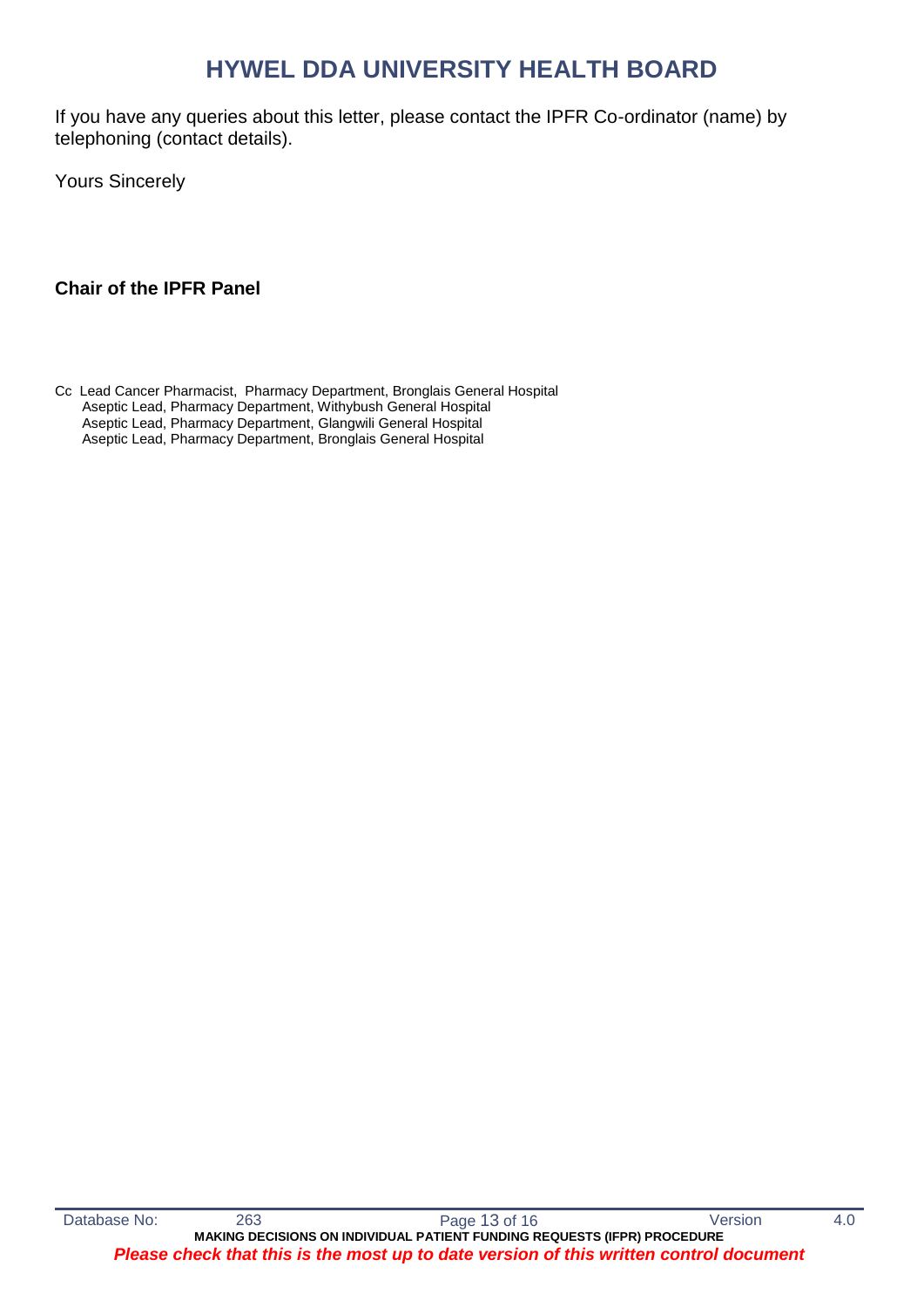# **HYWEL DDA UNIVERSITY HEALTH BOARD 13.APPENDIX F – CHAIRS DECISION LETTER**

Ein cyf/Our ref: Gofynnwch am/Please ask for: Rhif Ffôn /Telephone: Ffacs/Facsimile: E-bost/E-mail: Dyddiad/Date:

IPFR Karen Thomas 01437 834486 01437 772402 [hdd.ipfr@wales.nhs.uk](mailto:hdd.ipfr@wales.nhs.uk) Bwrdd Iechyd Prifysgol Hywel Dda Withybush Hospital Fishguard Road, Haverfordwest, Pembrokeshire, SA61 2PZ Tel: 01437 764545

Hywel Dda University Health Board Withybush Hospital Fishguard Road, Haverfordwest, Pembrokeshire, SA61 2PZ Tel: 01437 764545

\*\*\*\*\*\*

Dear \*\*\*\*\*\*\*\*\*\*\*\*\*

# **Patient: Patient DoB: Request For:**

This letter is to inform you of the decision made by the Chair of the IPFR Panel who considered this request due to its urgency. The Chair of the IPFR Panel considered this request on \*\*\*\*\*\*\*\*\*\* and the decision is as follows:

| I IPFR Number:       |                                                                                                |  |
|----------------------|------------------------------------------------------------------------------------------------|--|
| Decision:            | <b>NOT APPROVED</b>                                                                            |  |
| Reason for Decision: | cut and paste directly from the 'explanation for<br>decision' box on the decision record sheet |  |

Requests are turned down when, on balance, the evidence regarding any clinical benefits to the individual are not considered to be sufficient to fund the treatment. Health Board funding is limited, and unfortunately difficult decisions must sometimes be made when considering IPFRs. These decisions are never taken lightly.

For reasons of fairness and consistency, requests are considered against the criteria of the NHS Wales Policy for Making Decisions on Individual Patient Funding Requests. More information on how decisions are made can be found in this document which can be downloaded from our website. It is also available on request from the IPFR team by telephoning 01437 834486/5.

Due to the urgency of this request we have **not** written to the patient to let them know the outcome of the decision. **It is your responsibility** to contact them to discuss the next steps in their care.

I understand that your patient may be disappointed with this decision and may wish to seek a review of the process followed. A copy of the review process and review form is enclosed. Should you wish to seek a review, the completed form must be received by the Health Board by \*\*\*\*\*.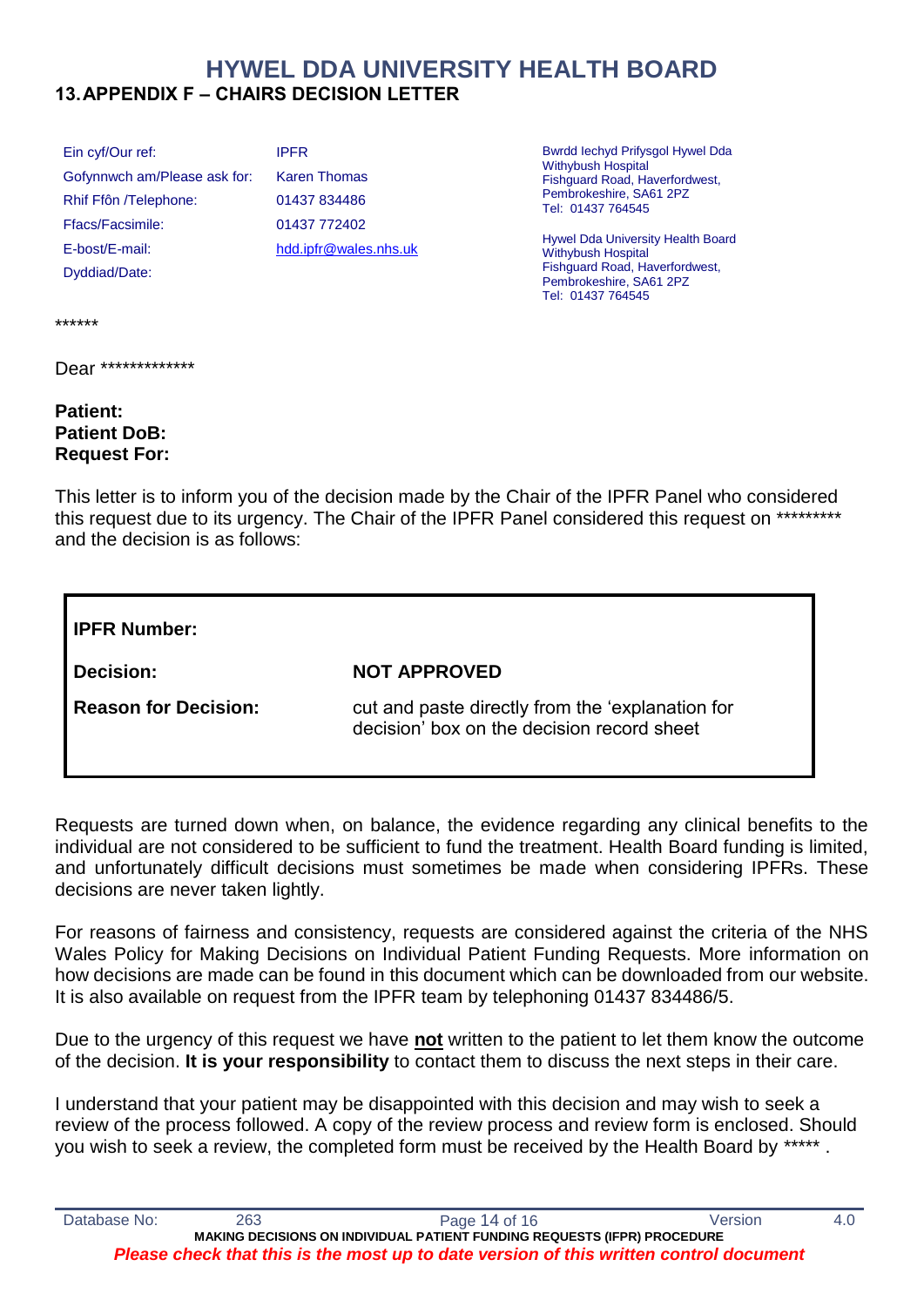By submitting an IPFR request, you have also agreed to provide outcome data within a timely manner to the IPFR team on the progress of the patient regardless of the IPFR decision.

If you have any queries about this letter, please contact a member of the IPFR Team on the telephone number above.

Yours Sincerely

# **Associate Director for Professional Standards & Deputy Medical Director Chair of the IPFR Panel**

Enc: review process